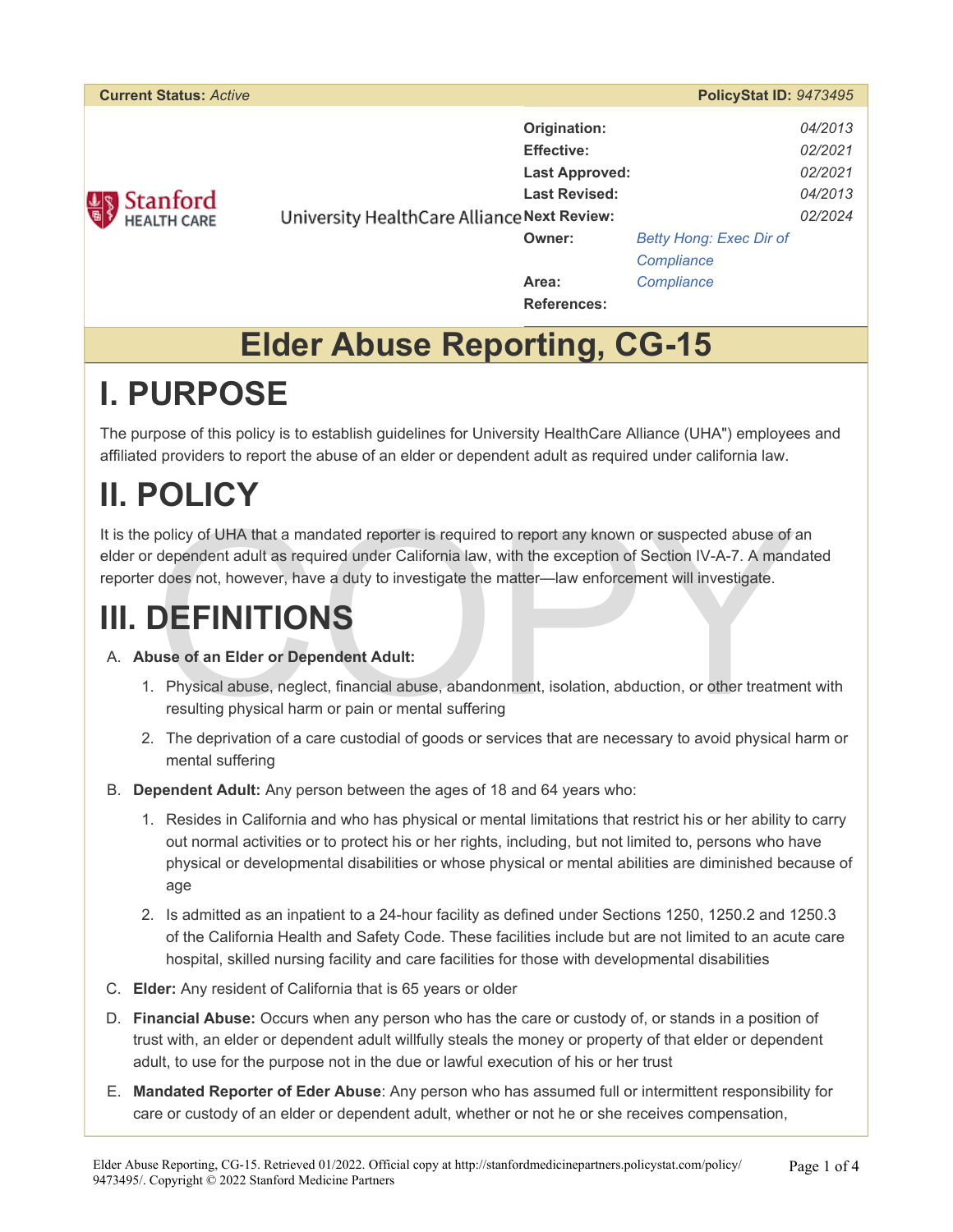including administrators, supervisors, and any licensed staff of a public or private facility that provides care or services for elder or dependent adults. For purposes of this policy, this includes all licensed health care providers including, but not limited to physicians, registered nurses, nurse practitioners and physician assistants

- F. **Neglect:** 
	- 1. The negligent failure of any person having the care or custody of an elder or a dependent adult to exercise that degree of care that a reasonable person in a like position would exercise
	- 2. Failure to assist in personal hygiene, or in the provision of food, clothing, or shelter
	- 3. Failure to provide medical care for physical and mental health care needs. This does not include instances in which an elder or dependent adult refuses treatment
	- 4. Failure to protect from health and safety hazards
	- 5. Failure to prevent malnutrition or dehydration
	- 6. Failure of an elder person or dependent adult to satisfy the above needs for himself or herself because of poor cognitive functioning, mental limitation, substance abuse, or chronic poor health
- G. **Serious Bodily Injury:** An injury involving extreme physical pain, substantial risk of death

# **IV. PROCEDURE**

- A. **Reporting**
- porting<br>
UHA mandated reporters are required to report any known or reasonably suspected physical<br>
abandonment, isolation, financial abuse, or neglect of an elder or dependent adult to law<br>
enforcement or to the Adult Prot 1. UHA mandated reporters are required to report any known or reasonably suspected physical abuse, abandonment, isolation, financial abuse, or neglect of an elder or dependent adult to law enforcement or to the Adult Protective Services agency in the county of the patient's resident. Reports must be made by telephone immediately or as soon as practicably possible by phone; and by using the required California state form, which can be found on the internet:
	- a. California form, *Report of Suspected Dependent Adult/Elder Abuse,* SOC 341 (to report physical abuse/neglect); http://www.cdss.ca.gov/cdssweb/entres/forms/English/SOC341.p df
	- b. California form, *Report of Suspected Dependent Adult/Elder Financial Abuse,* SOC 342 (to report financial abuse); and<http://www.cdss.ca.gov/cdssweb/entres/forms/English/soc342.pdf>
	- c. California form, *Forensic Medical Report: Elder and Dependent Adult Abuse and Neglect Examination,* Cal EMA 2-602 (if providing forensic evidence of abuse). [http://elderabuse.stanford.edu/documents/calema%202-](http://elderabuse.stanford.edu/documents/calema%202-602%20Elder%20Forensic.pdf) [602%20Elder%20Forensic.pdf](http://elderabuse.stanford.edu/documents/calema%202-602%20Elder%20Forensic.pdf)
	- 2. The applicable form(s) needs to be completed and submitted within two working days of making the report.
	- 3. State and Federal law permits the release of Protected Health Information ("PHI") to the minimum amount necessary to make these required disclosures. The mandated reporter may consider informing the patient or the patient's representative of the report and disclosure unless doing so would place the patient at risk or harm and/or unless staff has reason to believe that the representative is responsible for the abuse/neglect or injury.
	- 4. When two or more mandated reporters are present and jointly have knowledge of a reportable injury, they may agree to report as a team. The team may select one individual to make a report. Any member of the care team who has knowledge that the designated reporter has failed to make the report, must then make the report.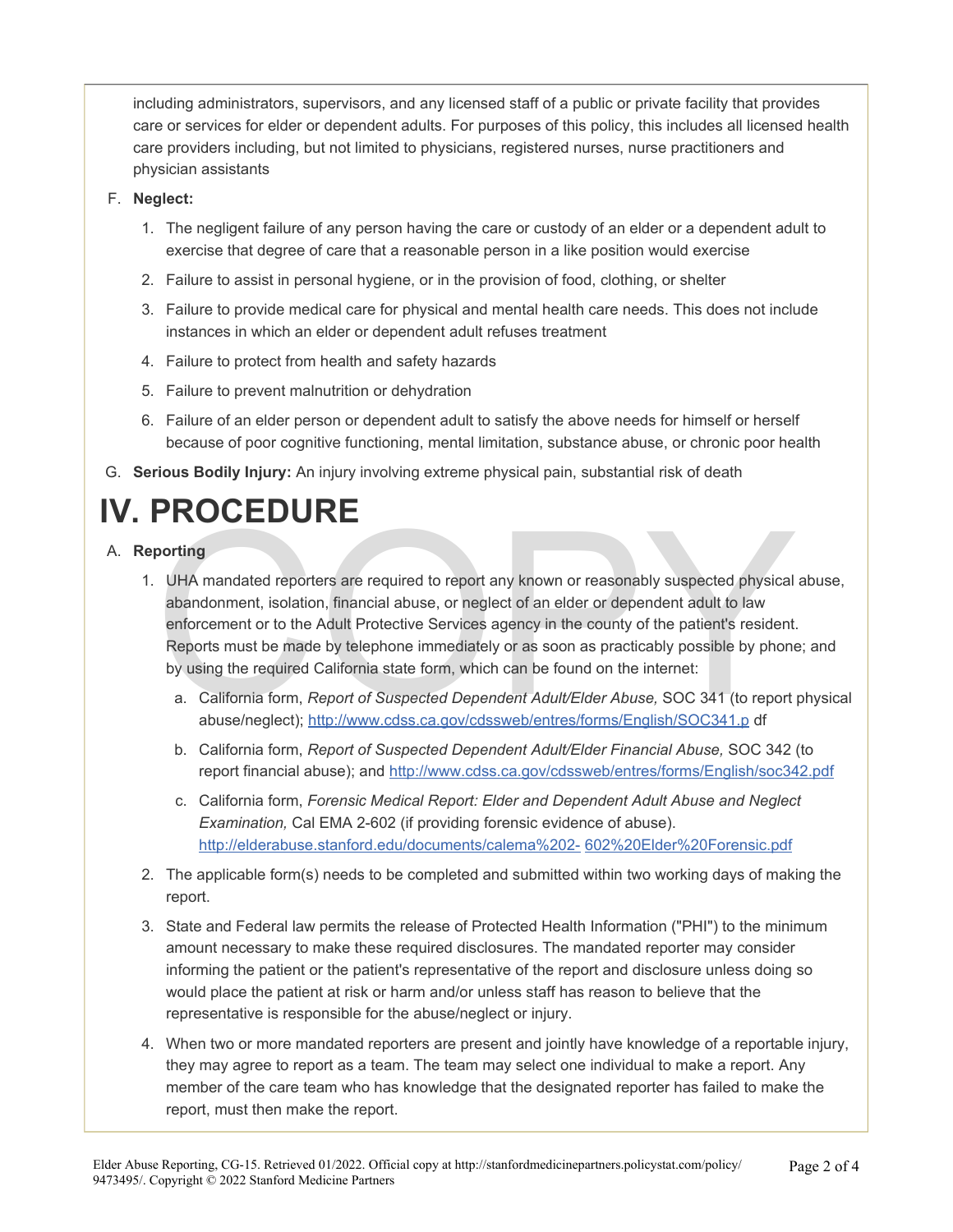- 5. If a UHA employee who is not a mandated reporter under this law identifies a potential elder abuse or neglect, he or she should tell a licensed employee, affiliated provider or their supervisor. Questions regarding this process may be directed to the UHA Compliance Department at (510) 731-2635.
- 6. The failure to report elder abuse or neglect may result in fines of up to \$5,000.00 and/or imprisonment in the county jail not to exceed six (6) months.
- 7. A mandated reporter who is a physician or registered nurse IS NOT required to report an incident if all the following conditions exist:
	- a. The mandated reporter has been told by an elder or dependent adult that he or she has experienced behavior consisting abuse and/or neglect; and
	- b. The mandated reported is not aware of any independent evidence that corroborates the statement that abuse or neglect has occurred; and
	- c. The elder or dependent adult has been diagnosed with mental illness or dementia, or is the subject of a court ordered conservatorship because of mental illness or dementia; and
	- d. In the exercise of clinical judgement, the mandated reporter believes the abuse and/or neglect did not occur.
- B. Attestation
	- UHA mandated reporters are required to review and attest to understanding their reporting<br>requirements under this law, which will be implemented at the time of hire and on an annual b<br>using UHA's mandatory Adult/Child Abus 1. UHA mandated reporters are required to review and attest to understanding their reporting requirements under this law, which will be implemented at the time of hire and on an annual basis using UHA's mandatory Adult/Child Abuse and Violet Injuries Reporting Requirements form and via HealthStream.

### **V. COMPLIANCE**

- A. All workforce members, including employees, affiliated providers, and contracted staff are responsible for complying with this policy.
- B. Violations of this policy must be reported to the author of this policy. Violations will be investigated to assess the nature, extent and potential risk to UHA.
- C. Employees and contracted staff who violate this policy will be subject to the appropriate disciplinary action up to and including termination.
- D. Affiliated providers who violate this policy will be subject to the appropriate disciplinary action through Medical Group governance or UHA Quality Improvement and Credentialing Committee ("QICC') as appropriate.

### **VI. RELATED DOCUMENTS**

- A. California form, *Report of Suspected Dependent Adult/Elder Abuse,* SOC 341
- B. California form, *Report of Suspected Dependent Adult/Elder Financial Abuse,* SOC 342
- C. California form, *Forensic Medical Report: Elder and Dependent Adult Abuse and Neglect Examination,*  Cal EMA 2-602
- D. California, *Forensic Medical Report: Elder and Dependent Adult Abuse and Neglect Examination*, Cal EMA 2-602, Instructions
- E. [Child Abuse Reporting Policy, CG-14](https://stanfordmedicinepartners.policystat.com/policy/9473491/latest/)